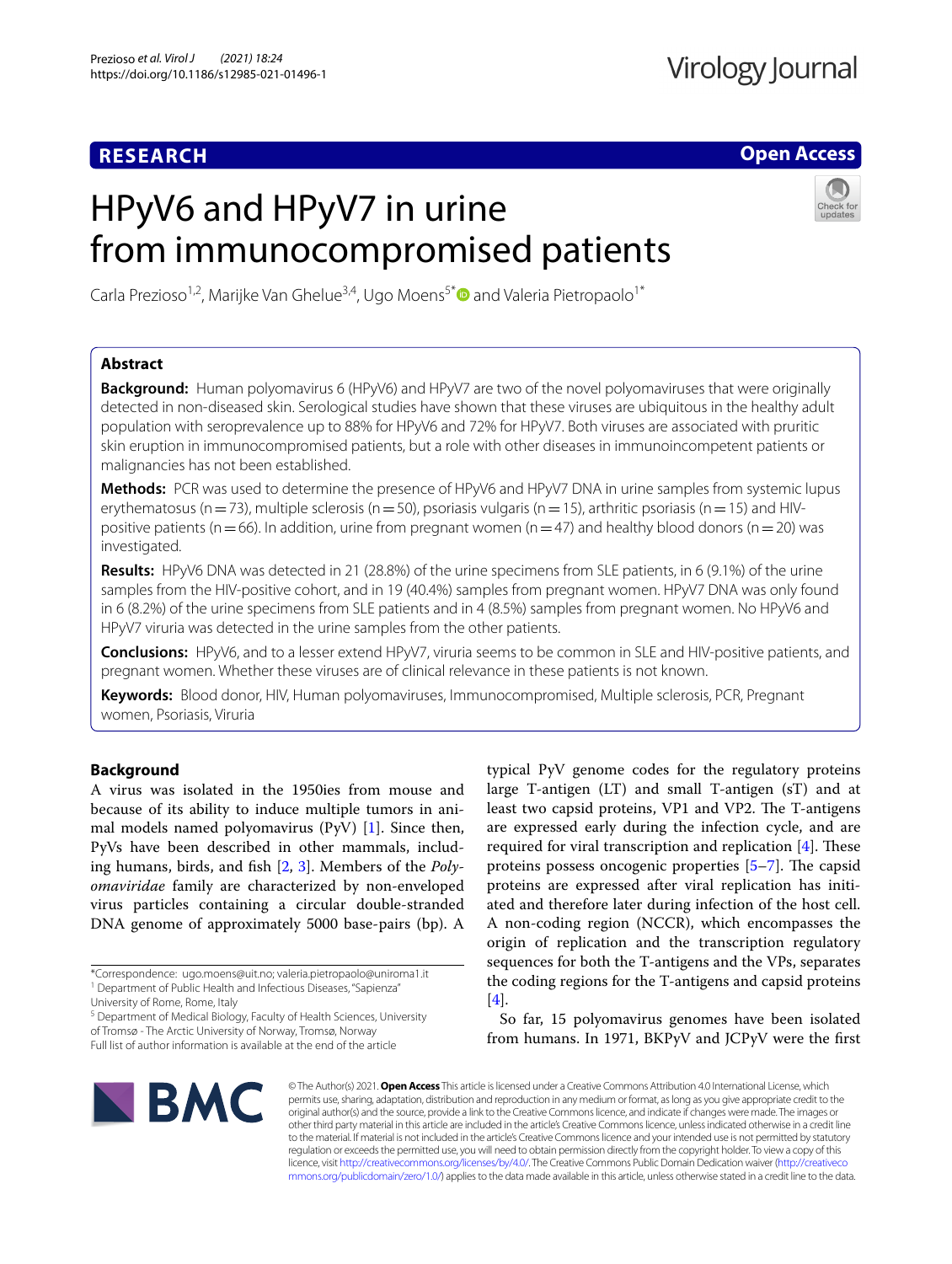human PyVs to be described in literature. They were isolated from urine of a renal transplant patient and the brain from a patient with progressive multifocal encephalopathy (PML), respectively [\[8](#page-4-6), [9\]](#page-4-7). Since then, novel PyVs were originally described in nasopharyngeal aspirates (KIPyV; [\[10](#page-4-8)]), bronchoalveolar lavage (WUPyV; [\[11\]](#page-4-9)), Merkel cell carcinoma (MCPyV; [\[12](#page-4-10)]), skin (HPyV6, HPyV7, TSPyV, LIPyV; [\[13](#page-4-11)[–15](#page-4-12)]), serum (HPyV9; [\[16\]](#page-4-13)), genital warts (HPyV10; [\[17\]](#page-4-14)), feces (STLPyV, QPyV; [\[18](#page-4-15), [19\]](#page-4-16)), liver (HPyV12; [\[20](#page-4-17)]), and muscle (NJPyV; [\[21\]](#page-4-18)). Although HPyVs seem to establish a harmless persistent infection in healthy individuals [[22](#page-4-19), [23\]](#page-4-20), they may cause diseases in immunocompromised patients. BKPyV is associated with nephropathy in renal transplant recipients and hemorrhagic cystitis in hematopoietic stem cell transplantation [\[24](#page-4-21), [25](#page-4-22)]. JCPyV causes PML and few cases of JCPyV-associated nephropathy in renal transplant patients have been observed [\[26](#page-4-23)[–28\]](#page-4-24). MCPyV is the cause of Merkel cell carcinoma, a neuroendocrine skin cancer  $[12]$  $[12]$ , and TSPyV is the etiological factor of trichodysplasia spinulosa in immunodefcient patients [[29\]](#page-4-25).

Serological studies have demonstrated that HPyV6 and HPyV7 infections are ubiquitous in the healthy adult human population, with a seroprevalence ranging between 74 and 93% for HPyV6 and between 56 and 80% for HPyV7  $[30-34]$  $[30-34]$ . The presence of HPyV6 and HPyV7 DNA has been examined in diferent biological samples of healthy controls and diferent patient groups in a quest to determine the cell tropism and the possible association of these viruses with diseases. HPyV6 and HPyV7 are natural inhabitants of the healthy skin virome [\[13](#page-4-11), [35–](#page-5-1)[39](#page-5-2)]. These viruses have been detected in other specimens. HPyV6 was present in the urine from one out of 70 patients with hemorrhagic cystitis  $[40]$  $[40]$ , and HPyV7 was found in urine from one out of 100 liver transplant patients [\[41](#page-5-4)] and from fve out of 43 hematopoietic stem cell transplant patients [[40\]](#page-5-3). HPyV6, but not HPyV7, was detected in cerebrospinal fuid (CSF) from one out of 243 neurological patients [[42](#page-5-5)] and from one HIV-positive patient with JCPyV-negative progressive multifocal leukoencephalopathy [\[43](#page-5-6)]. HPyV6 DNA could be amplifed from two out 110 serum samples from HIV-negative patients [[44\]](#page-5-7), and from nasopharyngeal aspirates [\[45\]](#page-5-8) and lymph nodes [\[46](#page-5-9)]. HPyV7 DNA was present in the blood from a patient with dyskeratotic dermatosis [\[47](#page-5-10)]. Both viruses are also present in eyebrow hair from healthy men [\[38](#page-5-11)], and in cervical specimens of women [\[48\]](#page-5-12).

Clear associations with diseases have not been established, except in severely immunocompromised patients, where HPyV6 and HPyV7 can cause pruritic dermatoses characterized by hyperproliferation of dyskeratotic (with premature or altered diferentiation) keratinocytes that result in brownish skin plaques  $[49-53]$  $[49-53]$  $[49-53]$ . The presence of HPyV6 has sporadically been detected in the skin from lichen simplex chronicus, eosinophilic pustular folliculitis and suppurative foliculitis patients [[39](#page-5-2), [54\]](#page-5-15). HPyV6 has also been associated with Kimura disease and patients with dermatopathic lymphadenitis [[46](#page-5-9), [55\]](#page-5-16). HPyV6, but not HPyV7 DNA was present in anal/ rectal swabs of some men who had sex with men that were HIV-negative, but neither HPyV6 nor HPyV7 were detected in throat/oral swabs and in urethral specimens from these subjects [\[56](#page-5-17)].

A role for HPyV6 and HPyV7 in human cancers is lacking although low viral genome copy numbers have been found in few samples of diferent tumor tissue types [[39](#page-5-2), [44,](#page-5-7) [57–](#page-5-18)[69\]](#page-5-19).

To further exploit a possible causative role of HPyV6 and HPyV7 in immunocompromised patients, we examined the presence of DNA from these viruses in urine from systemic lupus erythematosus (SLE), HIV positive, psoriasis, and multiple sclerosis patients, as well as in urine from pregnant women and healthy blood donors. HPyV6 viruria was found in SLE patients, HIV-positive patients and pregnant women, whereas HPyV7 DNA was only detected in SLE and HIV-positive patients. The prevalence of HPyV6 was higher than HPyV7 in these two patient groups. Longitudinal study of the SLE patients showed intermittent viruria.

# **Methods**

# **Patients' samples**

Archival urine samples from five anonymous SLE patients (four women and one man) from Stavanger (Norway) were used. These samples were acquired over a 1-year period. In total, 73 samples were collected [\[70](#page-5-20)]. Forty-seven single archival urine specimens from healthy women who were 18–39 weeks pregnant, collected at the university hospital of Northern Norway, have been previously described  $[70]$  $[70]$ . The urine samples were stored as 1 ml aliquots in a −20 °C freezer that was only used for storage of samples. The freezer stands in a different room separated from the lab, PCR room and post PCR room. The urine samples from SLE patients and from pregnant women were kept in separate drawers in the  $-20$  °C freezer. The study was approved by the Regional Committees for Medical and Health Research Ethics (REK; reference number 2012/420). Fifty urine samples were obtained from a cohort of 30 relapsing remitting multiple sclerosis (RRMS) subjects, followed up at the Department of Human Neurosciences of Sapienza University of Rome and recruited between March 2016 and March 2018. All participants fulflled the Italian Agency of Drug (AIFA) criteria for natalizumab treatment and the therapeutic protocol consisted of administration of 300 mg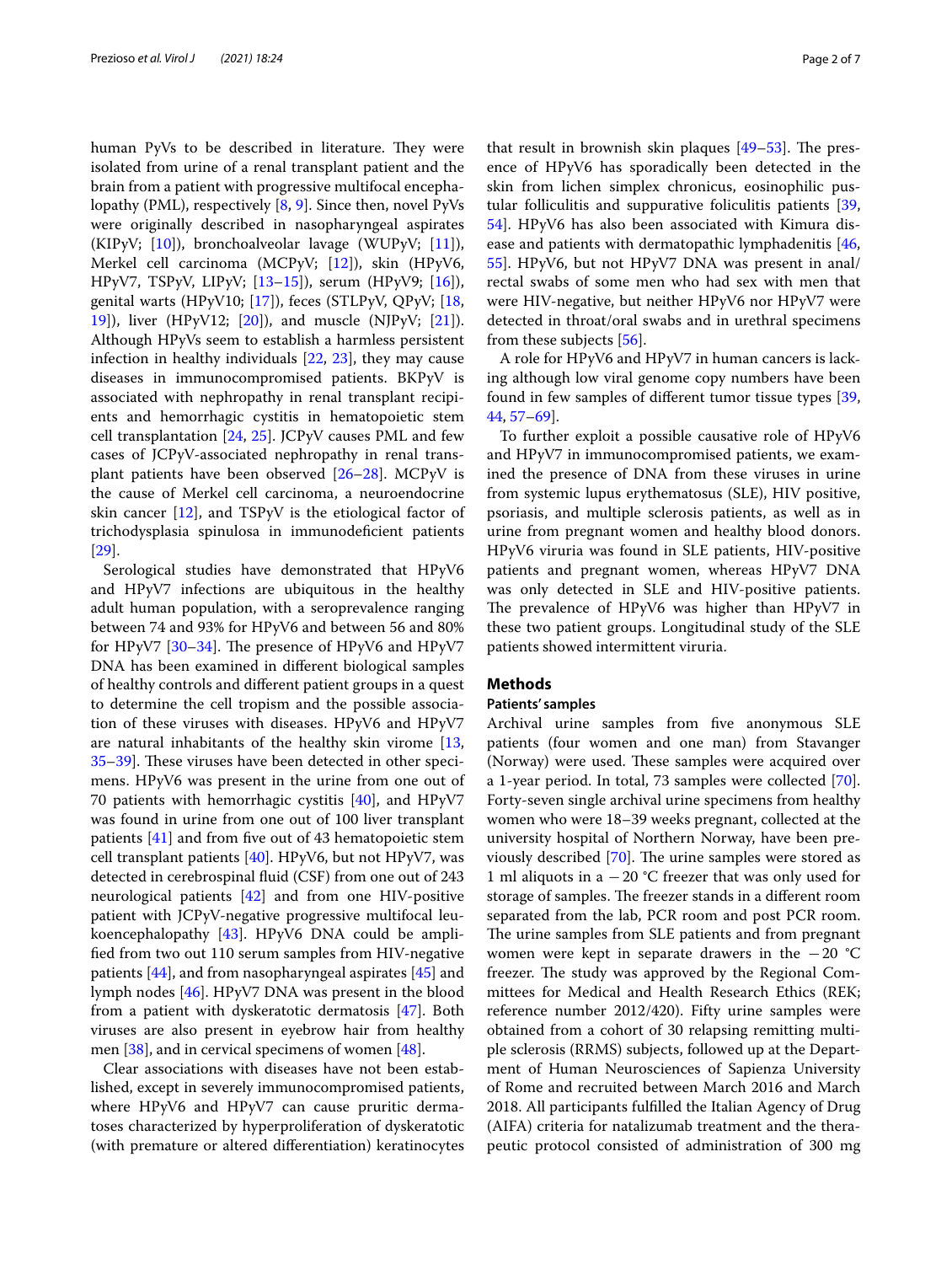intravenous natalizumab every 4 weeks. The enrolled patients (12 males/18 females, mean age $\pm$ stand. dev:  $30.2 \pm 6.6$ ; mean months of illness  $\pm$  stand. dev.  $85 \pm 85.5$ ; mean Expanded Disability Status Scale (EDSS) $\pm$ stand. dev.  $1.9 \pm 1.3$ ) were visited before natalizumab treatment (baseline: 0 infusions) and after infusions at weeks 4, 8, 12, 16 and 20. Patients signed informed consent based on the approved Ethic Committee of Policlinico Umberto I of Rome (protocol number 130/13). Sixtysix urine specimens were collected from a cohort of 66 HIV-1-positive patients, admitted to the Infectious Diseases Clinic of the Polyclinic Tor Vergata Foundation from January 2019 to December 2019. Among the enrolled patients (55 males/11 females, age ranged from 21 to 76 years old: mean age  $\pm$  stand. dev: 40.5 years old; median: 39.9 years old) 22 were new diagnoses naive to treatment and 44 were experienced patients on treatment with a triple-based antiretroviral regimen including protease/reverse transcriptase/integrase inhibitors. The study was approved by the local Ethic Committee of the University Hospital Tor Vergata (Rome, Italy) (protocol number 0027234/2018, 19 December 2018), and patients informed consent was ascertained. Healthy donors  $(n=20)$ , aged  $18\pm63$  years, were recruited from blood donors attending the Italian Red Cross Blood Transfusion Centre in Rome (RMTC) and a sample of urine was obtained. Thirty urine specimens were collected from a cohort of 30 psoriasis patients, of both genders with a mean age of  $33\pm4$  years, referred to the Dermatology Institute IDI IRCSS of Rome. One group of subjects, consisting of 15 patients, diagnosed with psoriasis vulgaris and the another 15 patients were diagnosed with psoriatic arthritis. These subjects did not show other autoimmune and chronic diseases. Informed consent was obtained from all patients.

# **DNA purifcation and PCR**

DNA was purified from  $200 \mu l$  urine samples. The samples were centrifuged for 1 min at 12,000 g to remove cell debris. DNA purifcation was performed on cell-cleared urine using the QIAamp MinElute Virus Spin Kit according to the manufacturer's instructions (Qiagen, Hilden, Germany; cat. No. 57704). DNA was eluted in 50 µl and 5 μl was used in PCR. The following primers were used to amplify a 299 bp fragment of LT: HPyV6LT.F: CAA TGCATCACTACCTGGAC (nucleotides 4316-4335 in isolate 601a; HM011558) and HPyV6LT.R: GTTTGG GATTTCCGTTTGTG (nucleotides 4595-4614 in isolate 601a; HM011558). For HPyV7, a 344 bp fragment of LT was amplifed using the primers HPyV7LT.F: CACGCA GGGCTTCCATATGG (nucleotides 4267-4282 in isolate 713a; HM011586) and HPyV7LT.R: GGTTTAAGA GCCTGCTGTTG-3′ (nucleotides 4591-4610 in isolate 713a; HM011586). The PCR conditions were 40 cycles of 30 s at 90 °C, 30 s at 55 °C, and 1 min at 72 °C. PCR was performed with Accustart II PCR SuperMix (Qunatabio, Beverly, MA, USA; cat. no. 95137-500). The plasmids pHPyV6-607a (Addgene, Watertown, MA, USA; cat. no. 24727) and pHPyV7-713a (Addgene; cat. no. 24728) were used as positive controls and to test the sensitivity of our PCR.

# **Statistical analysis**

HPyV6 and HPyV7 detection were summarized by counts and proportions. If continuous variables were normally distributed, they were expressed as mean  $\pm$  SD; if not, they were expressed by median and range. The  $\chi^2$ test was performed to evaluate diferences in the viral detection and the Mann–Whitney U-test for non-normally distributed continuous variables was applied to analyse differences between patients. A p value < 0.05 was considered statistically signifcant.

# **Results**

To investigate whether other immunocompromised conditions may lead to viruria of HPyV6 and HPyV7, urine specimens of fve cohorts were examined for the presence of DNA of these viruses. The cohorts included: systemic lupus erythematosus (SLE) patients, multiple sclerosis patients, HIV-positive patients, psoriasis patients and pregnant women. HPyV6 DNA was detected in 28.8% of the urine specimens from SLE patients and in 40.4% of the samples from pregnant women (Table [1](#page-2-0)). No HPyV6

# <span id="page-2-0"></span>**Table 1 DNA prevalence of HPyV6 and HPyV7 in diferent patient groups**

| Patient group (n)        | HPyV6 (%) | <b>HPyV7</b> (%) |
|--------------------------|-----------|------------------|
| SLE(5)                   |           |                  |
| SLE1 (5 samples)         | 1(20.0)   | 0(0)             |
| SLE2 (7 samples)         | 1(14.3)   | 0(0)             |
| SLE3 (13 samples)        | 4(30.8)   | $2(15.4)^a$      |
| SLE4 (16 samples)        | 4(25.0)   | $3(18.8)^{b}$    |
| SLE5 (32 samples)        | 11 (34.4) | $1(3.1)^{c}$     |
| Total samples (73)       | 21(28.8)  | 6(8.2)           |
| Multiple sclerosis (30)  | 0(0)      | 0(0)             |
| Psoriasis vulgaris (15)  | 0(0)      | 0(0)             |
| Arthritic psoriasis (15) | 0(0)      | 0(0)             |
| HIV-positive (66)        | 6(9.1)    | 0(0)             |
| Pregnant women (47)      | 19 (40.4) | 4 $(8.5)^d$      |
| Blood donors (20)        | 0(0)      | 0(0)             |

<sup>a</sup> These samples were also HPyV6 positive

**b** One sample was also HPyV6 positive

<sup>c</sup> This sample was also HPyV6 positive

<sup>d</sup> Two samples were also positive for HPyV6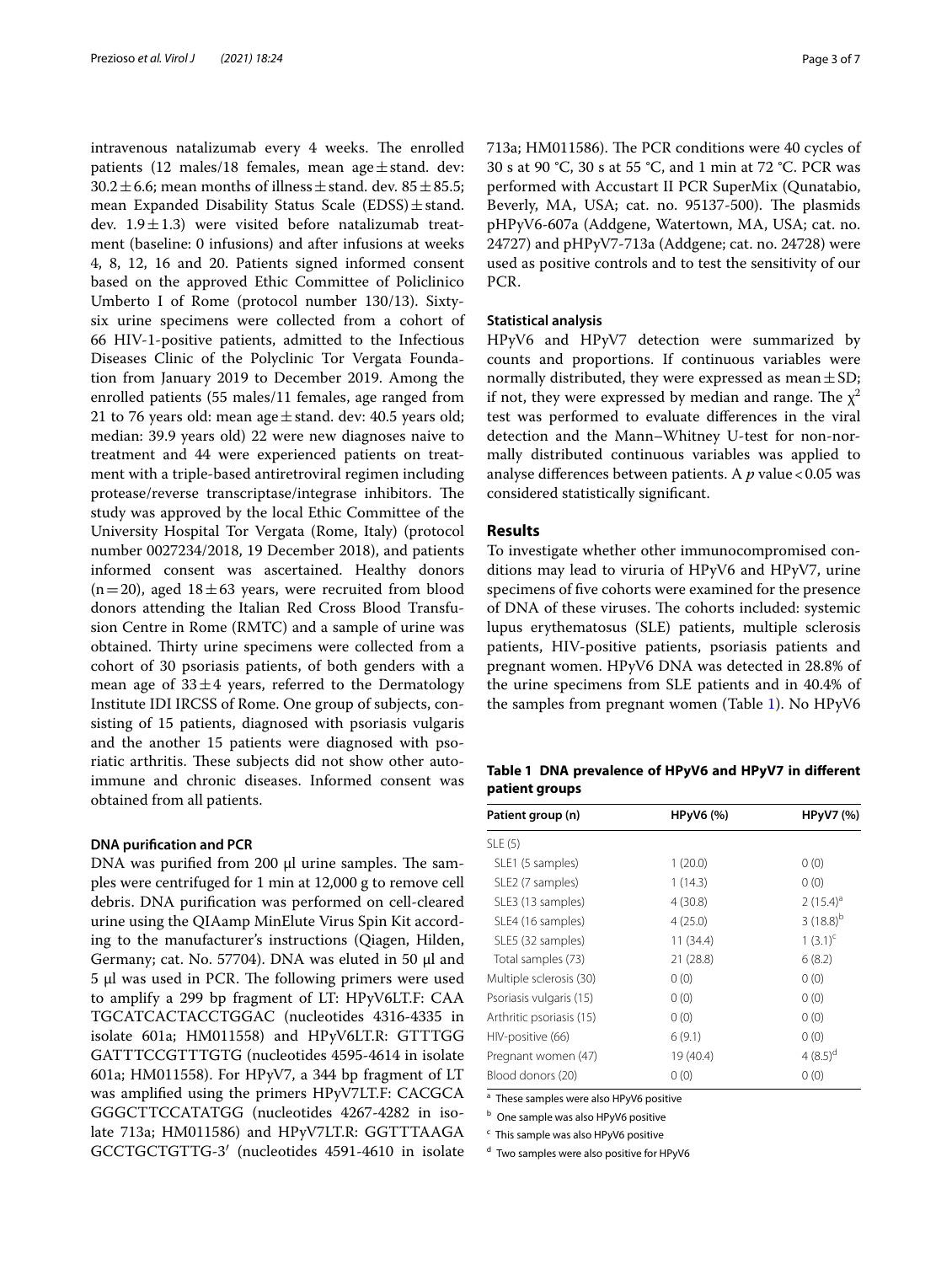could be amplifed in urine from multiple sclerosis and psoriasis patients and from healthy blood donors. HPyV7 DNA was only detected in urine from SLE and pregnant women, although with a lower prevalence than HPyV6  $(8.2\%$  and  $8.5\%$ , respectively). The HPyV7-positive urine samples from SLE patient 3 were also HPyV6 positive. Two unique urine samples from SLE patient 4 and patient 5 contained both HPyV6 and HPyV7. Of the four HPyV7 positive urine samples from pregnant women, two were also positive for HPyV6. Six of the HIV-positive patients had HPyV6 viruria, but none had HPyV7 viruria. Interestingly, the six HIV patients with a HPyV6 positive urine sample were naïve, i.e., they had just started HAART treatment. HPyV6 and HPyV7 was not detected in any of the urine specimens from healthy blood donors, multiple sclerosis patients and psoriasis patients. No signifcant association was found between the presence of HPyV6 and HPyV 7 DNA versus age and gender when applicable, and HPyV6 and HPyV7 DNA versus disease  $(p < 0.05)$ .

# **Discussion**

HPyV6 and HPyV7 DNA has been detected in diferent body samples of immunocompromised patients [[39,](#page-5-2) [43](#page-5-6), [49–](#page-5-13)[53](#page-5-14)], but viruria of these viruses has not been examined in SLE and MS patients and in pregnant women. We found that DNA of both viruses was detected in the urine from some SLE patient and pregnant women, with a higher prevalence of HPyV6 compared to HPyV7. A previous study failed to detect HPyV6 and HPyV7 DNA in skin from two SLE patients [\[39\]](#page-5-2). Similar to HPyV6 and HPyV7, intermittent episodes of urine shedding of BKPyV and JCPyV and simultaneous viruria of BKPyV and JCPyV was observed in SLE patients [\[70](#page-5-20)[–75](#page-6-0)].

We could not detect HPyV6 or HPyV7 urine shedding in MS patients treated with natalizumab. CSF from 10 MS patients were negative for HPyV6 and HPyV7 DNA [ $42$ ], suggesting that reactivation of these two HPyVs may be a rare event in MS patients. Studies by several groups have shown that BKPyV, JCPyV or both can be detected in urine from MS patients receiving natalizumab or β-interferon [[76–](#page-6-1)[81](#page-6-2)], indicating that HPyV viruria is not uncommon in these patients.

We did not discover HPyV6 and HPyV7 DNA in the urine samples of healthy blood donors. This is in agreement with a previous study that also failed to detect HPyV6 in the urine from 50 healthy volunteers [[82\]](#page-6-3) or in 189 urine specimens from symptomatic children and adults undergoing routine diagnostic testing [[83\]](#page-6-4). A longitudinal study on 169 urine samples obtained from 32 organ transplant patients showed only one urine sample positive for HPyV7 DNA. This sample was obtained from a liver transplant child 8 months after transplantation [[41\]](#page-5-4).

The presence of HPyV6, but not HPyV7 DNA has been described in CSF, serum, and anal/rectal swabs from HIV-positive individuals [[42,](#page-5-5) [43,](#page-5-6) [56\]](#page-5-17), but neither HPyV6 nor HPyV7 were found in urethral samples or urine [[56](#page-5-17), [84\]](#page-6-5). We found that 6 of our 66 HIV-positive subjects displayed HPyV6 viruria, whereas Torres et al*.*, examined only 19 urine samples  $[84]$  $[84]$ . The relative small number of subjects in the latter study may explain the diferent fndings with our results.

Hashida and colleagues examined nonlesional and lesional skin swabs from 30 psoriasis patients and reported that 58% (nonlesional) and 54% (lesional) samples were HPyV6 positive, while the HPyV7 prevalence was 42% and 25%. Of the skin swabs from healthy individuals, 14% were positive for HPyV6 and 6% were positive for HPyV7. The viral loads were also higher in both nonlesional and lesional samples of the psoriasis patients compared to the healthy individuals, indicating that HPyV6 and HPyV7 infection is higher in this infammatory skin condition [[85\]](#page-6-6).

While PCR-based studies have shown that BKPyV and JCPyV viruria is common in pregnant women [[86](#page-6-7)[–89](#page-6-8)], less is known about urinal excretion of the novel HPyV. Cosma et al. [[90\]](#page-6-9) examine KIPyV, WUPyV and HPyV9 viruria in 100 non-pregnant and 100 pregnant women and found HPyV9 viruria in 2 non-pregnant and 3 pregnant women, whereas no KIPyV and WUPyV was detected in either cohorts. To the best of our knowledge, HPyV6 and HPyV7 viruria has not been investigated in pregnant women. We found that 40.4% of the women were positive for HPyV6 and 8.5% were positive for HPyV7. Two of the women (4.3%) had a urine sample that contained DNA of both viruses.

# **Conclusions**

In conclusion, immunodeficient conditions in SLE and HIV-positive patients may lead to viruria of HPyV6 and HPyV7, but whether these observations are linked to clinical conditions remain to be further explored. Our longitudinal study on SLE patients show that some of these patients may have intermitted episodes of HPyV6/7 reactivation.

#### **Abbreviations**

CSF: Cerebrospinal fuid; HPyV: Human polyomavirus; MS: Multiple sclerosis; VP: Viral protein; SLE: Systemic lupus erythematosus.

#### **Acknowledgements**

The APC was funded by UiT, The Arctic University of Norway.

#### **Authors' contributions**

Conceptualization: UM and VP; methodology: CP, MVG, UM, VP, experiments: CP, MVG, UM; validation and formal analysis: CP, MVG, UM, VP; original draft preparation: UM and VP; writing, reviewing and editing the manuscript: CP, MVG, UM and VP. All authors read and approved the fnal manuscript.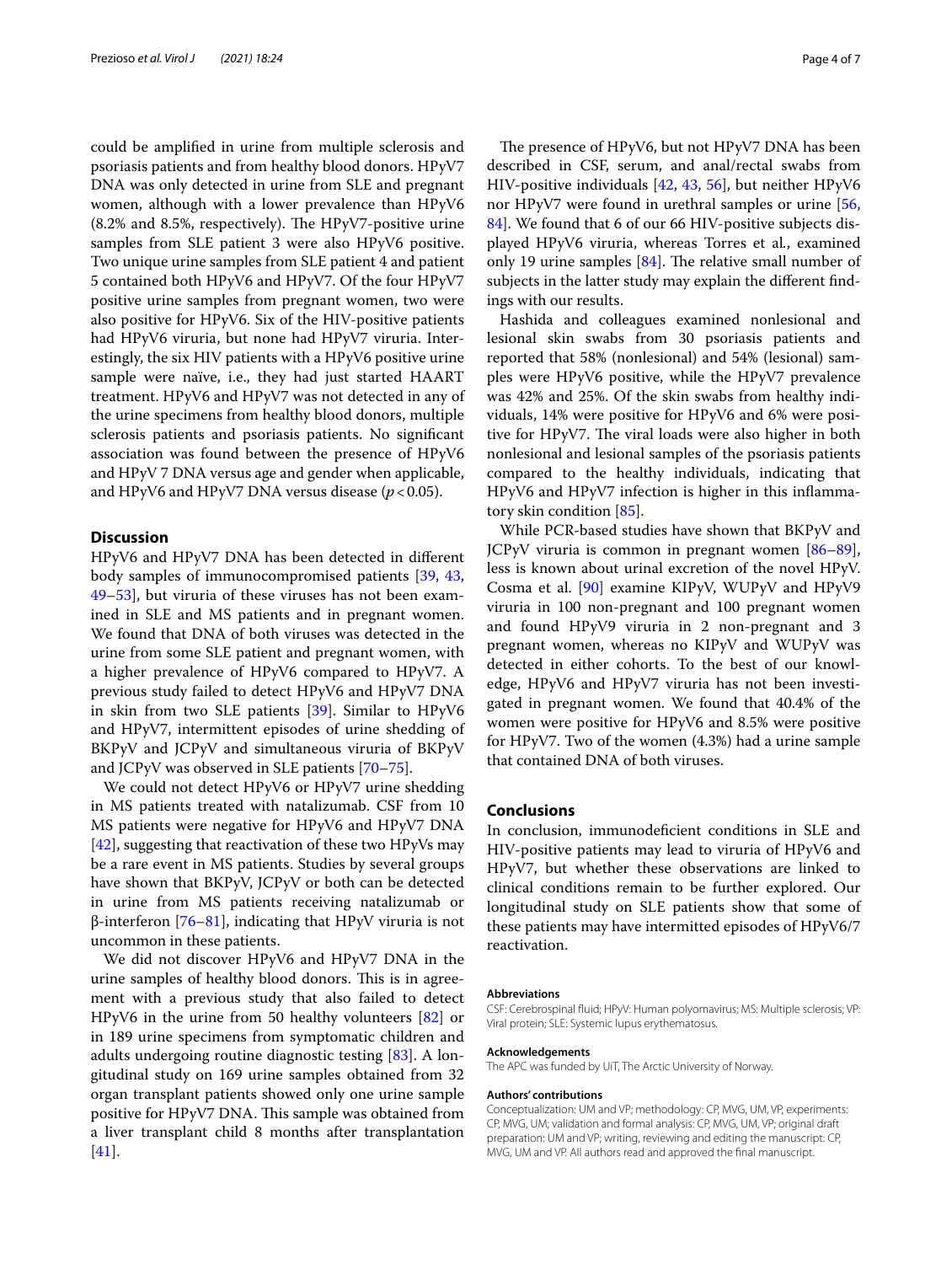#### **Funding**

This work was supported by the Aakre Foundation (A65285;UM) and Carla Prezioso was supported by the Italian Ministry of Health (starting Grant: SG-2018-12366194).

## **Availability of data and materials**

All data generated or analyzed during this study are included in this published article.

#### **Ethical approval and consent to participate**

This study was approved by the Regional Committees for Medical and Health Research Ethics, University of Tromsø—The Arctic University of Norway (REK; reference number 2012/420).

#### **Consent for publication**

Not applicable.

#### **Competing interests**

The authors declare that they have no competing interests.

#### **Author details**

<sup>1</sup> Department of Public Health and Infectious Diseases, "Sapienza" University of Rome, Rome, Italy. 2 Microbiology of Chronic Neuro-Degenerative Pathologies, IRCSS San Raffaele Pisana, Rome, Italy.<sup>3</sup> Department of Medical Genetics, Division of Child and Adolescent Health, University Hospital of North Norway, Tromsø, Norway. <sup>4</sup> Department of Clinical Medicine Faculty of Health Sciences, University of Tromsø - The Arctic University of Norway, Tromsø, Norway. <sup>5</sup> Department of Medical Biology, Faculty of Health Sciences, University of Tromsø - The Arctic University of Norway, Tromsø, Norway.

# Received: 3 December 2020 Accepted: 12 January 2021 Published online: 22 January 2021

#### **References**

- <span id="page-4-0"></span>Gross L. A filterable agent, recovered from Ak leukemic extracts, causing salivary gland carcinomas in C3H mice. Proc Soc Exp Biol Med. 1953;83:414–21.
- <span id="page-4-1"></span>2. Buck CB, Van Doorslaer K, Peretti A, Geoghegan EM, Tisza MJ, An P, Katz JP, Pipas JM, McBride AA, Camus AC, et al. The ancient evolutionary history of polyomaviruses. PLoS Pathog. 2016;12:e1005574.
- <span id="page-4-2"></span>3. Calvignac-Spencer S, Feltkamp MC, Daugherty MD, Moens U, Ramqvist T, Johne R, Ehlers B. A taxonomy update for the family Polyomaviridae. Arch Virol. 2016;161:1739–50.
- <span id="page-4-3"></span>4. Moens U, Krumbholz A, Ehlers B, Zell R, Johne R, Calvignac-Spencer S, Lauber C. Biology, evolution, and medical importance of polyomaviruses: an update. Infect Genet Evol. 2017;54:18–38.
- <span id="page-4-4"></span>5. Moens U, Van Ghelue M, Johannessen M. Oncogenic potentials of the human polyomavirus regulatory proteins. Cell Mol Life Sci. 2007;64:1656–78.
- 6. Topalis D, Andrei G, Snoeck R. The large tumor antigen: a "Swiss Army knife" protein possessing the functions required for the polyomavirus life cycle. Antivir Res. 2013;97:122–36.
- <span id="page-4-5"></span>7. Baez CF, Brandão Varella R, Villani S, Delbue S. Human polyomaviruses: the battle of large and small tumor antigens. Virology (Auckl). 2017;8:1178122–17744785.
- <span id="page-4-6"></span>8. Padgett BL, Walker DL, ZuRhein GM, Eckroade RJ, Dessel BH. Cultivation of papova-like virus from human brain with progressive multifocal leucoencephalopathy. Lancet. 1971;1:1257–60.
- <span id="page-4-7"></span>Gardner SD, Field AM, Coleman DV, Hulme B. New human papovavirus (B.K.) isolated from urine after renal transplantation. Lancet. 1971;1:1253–7.
- <span id="page-4-8"></span>10. Allander T, Andreasson K, Gupta S, Bjerkner A, Bogdanovic G, Persson MA, Dalianis T, Ramqvist T, Andersson B. Identifcation of a third human polyomavirus. J Virol. 2007;81:4130–6.
- <span id="page-4-9"></span>11. Gaynor AM, Nissen MD, Whiley DM, Mackay IM, Lambert SB, Wu G, Brennan DC, Storch GA, Sloots TP, Wang D. Identifcation of a novel polyomavirus from patients with acute respiratory tract infections. PLoS Pathog. 2007;3:e64.
- <span id="page-4-10"></span>12. Feng H, Shuda M, Chang Y, Moore PS. Clonal integration of a polyomavirus in human Merkel cell carcinoma. Science. 2008;319:1096–100.
- <span id="page-4-11"></span>13. Schowalter RM, Pastrana DV, Pumphrey KA, Moyer AL, Buck CB. Merkel cell polyomavirus and two previously unknown polyomaviruses are chronically shed from human skin. Cell Host Microbe. 2010;7:509–15.
- 14. van der Meijden E, Janssens RW, Lauber C, Bouwes Bavinck JN, Gorbalenya AE, Feltkamp MC. Discovery of a new human polyomavirus associated with trichodysplasia spinulosa in an immunocompromized patient. PLoS Pathog. 2010;6:e1001024.
- <span id="page-4-12"></span>15. Gheit T, Dutta S, Oliver J, Robitaille A, Hampras S, Combes JD, McKay-Chopin S, Le Calvez-Kelm F, Fenske N, Cherpelis B, et al. Isolation and characterization of a novel putative human polyomavirus. Virology. 2017;506:45–54.
- <span id="page-4-13"></span>16. Scuda N, Hofmann J, Calvignac-Spencer S, Ruprecht K, Liman P, Kühn J, Hengel H, Ehlers B. A novel human polyomavirus closely related to the african green monkey-derived lymphotropic polyomavirus. J Virol. 2011;85:4586–90.
- <span id="page-4-14"></span>17. Buck CB, Phan GQ, Raiji MT, Murphy PM, McDermott DH, McBride AA. Complete genome sequence of a tenth human polyomavirus. J Virol. 2012;86:10887.
- <span id="page-4-15"></span>18. Lim ES, Reyes A, Antonio M, Saha D, Ikumapayi UN, Adeyemi M, Stine OC, Skelton R, Brennan DC, Mkakosya RS, et al. Discovery of STL polyomavirus, a polyomavirus of ancestral recombinant origin that encodes a unique T antigen by alternative splicing. Virology. 2013;436:295–303.
- <span id="page-4-16"></span>19. Ondov BD, Starrett GJ, Sappington A, Kostic A, Koren S, Buck CB, Phillippy AM. Mash Screen: high-throughput sequence containment estimation for genome discovery. Genome Biol. 2019;20:232.
- <span id="page-4-17"></span>20. Korup S, Rietscher J, Calvignac-Spencer S, Trusch F, Hofmann J, Moens U, Sauer I, Voigt S, Schmuck R, Ehlers B. Identifcation of a novel human polyomavirus in organs of the gastrointestinal tract. PLoS ONE. 2013;8:e58021.
- <span id="page-4-18"></span>21. Mishra N, Pereira M, Rhodes RH, An P, Pipas JM, Jain K, Kapoor A, Briese T, Faust PL, Lipkin WI. Identifcation of a novel polyomavirus in a pancreatic transplant recipient with retinal blindness and vasculitic myopathy. J Infect Dis. 2014;210:1595–9.
- <span id="page-4-19"></span>22. Doerries K. Human polyomavirus JC and BK persistent infection. Adv Exp Med Biol. 2006;577:102–16.
- <span id="page-4-20"></span>23. Imperiale MJ, Jiang M. Polyomavirus persistence. Annu Rev Virol. 2016;3:517–32.
- <span id="page-4-21"></span>24. Leung AY, Yuen KY, Kwong YL. Polyoma BK virus and haemorrhagic cystitis in haematopoietic stem cell transplantation: a changing paradigm. Bone Marrow Transplant. 2005;36:929–37.
- <span id="page-4-22"></span>25. Ramos E, Drachenberg CB, Wali R, Hirsch HH. The decade of polyomavirus BK-associated nephropathy: state of affairs. Transplantation. 2009;87:621–30.
- <span id="page-4-23"></span>26. Yang D, Keys B, Conti D, Foulke L, Stellrecht K, Cook L, Lopez-Soler RI. JC polyomavirus nephropathy, a rare cause of transplant dysfunction: case report and review of literature. Transpl Infect Dis. 2017;19(2):12654.
- 27. Atkinson AL, Atwood WJ. Fifty years of JC polyomavirus: a brief overview and remaining questions. Viruses. 2020;12:969.
- <span id="page-4-24"></span>28. Cortese I, Reich DS, Nath A. Progressive multifocal leukoencephalopathy and the spectrum of JC virus-related disease. Nat Rev Neurol. 2020;17(1):37–51.
- <span id="page-4-25"></span>29. Kazem S, van der Meijden E, Feltkamp MC. The trichodysplasia spinulosaassociated polyomavirus: virological background and clinical implications. APMIS. 2013;121:770–2.
- <span id="page-4-26"></span>30. Nicol JT, Robinot R, Carpentier A, Carandina G, Mazzoni E, Tognon M, Touzé A, Coursaget P. Age-specifc seroprevalences of merkel cell polyomavirus, human polyomaviruses 6, 7, and 9, and trichodysplasia spinulosa-associated polyomavirus. Clin Vaccine Immunol. 2013;20:363–8.
- 31. van der Meijden E, Bialasiewicz S, Rockett RJ, Tozer SJ, Sloots TP, Feltkamp MC. Diferent serologic behavior of MCPyV, TSPyV, HPyV6, HPyV7 and HPyV9 polyomaviruses found on the skin. PLoS ONE. 2013;8:e81078.
- 32. Robles C, Casabonne D, Benavente Y, Costas L, Gonzalez-Barca E, Aymerich M, Campo E, Tardon A, Jiménez-Moleón JJ, Castaño-Vinyals G, et al. Seroreactivity against Merkel cell polyomavirus and other polyomaviruses in chronic lymphocytic leukaemia, the MCC-Spain study. J Gen Virol. 2015;96:2286–92.
- 33. Gossai A, Waterboer T, Nelson HH, Michel A, Willhauck-Fleckenstein M, Farzan SF, Hoen AG, Christensen BC, Kelsey KT, Marsit CJ, et al. Seroepidemiology of human polyomaviruses in a US population. Am J Epidemiol. 2016;183:61–9.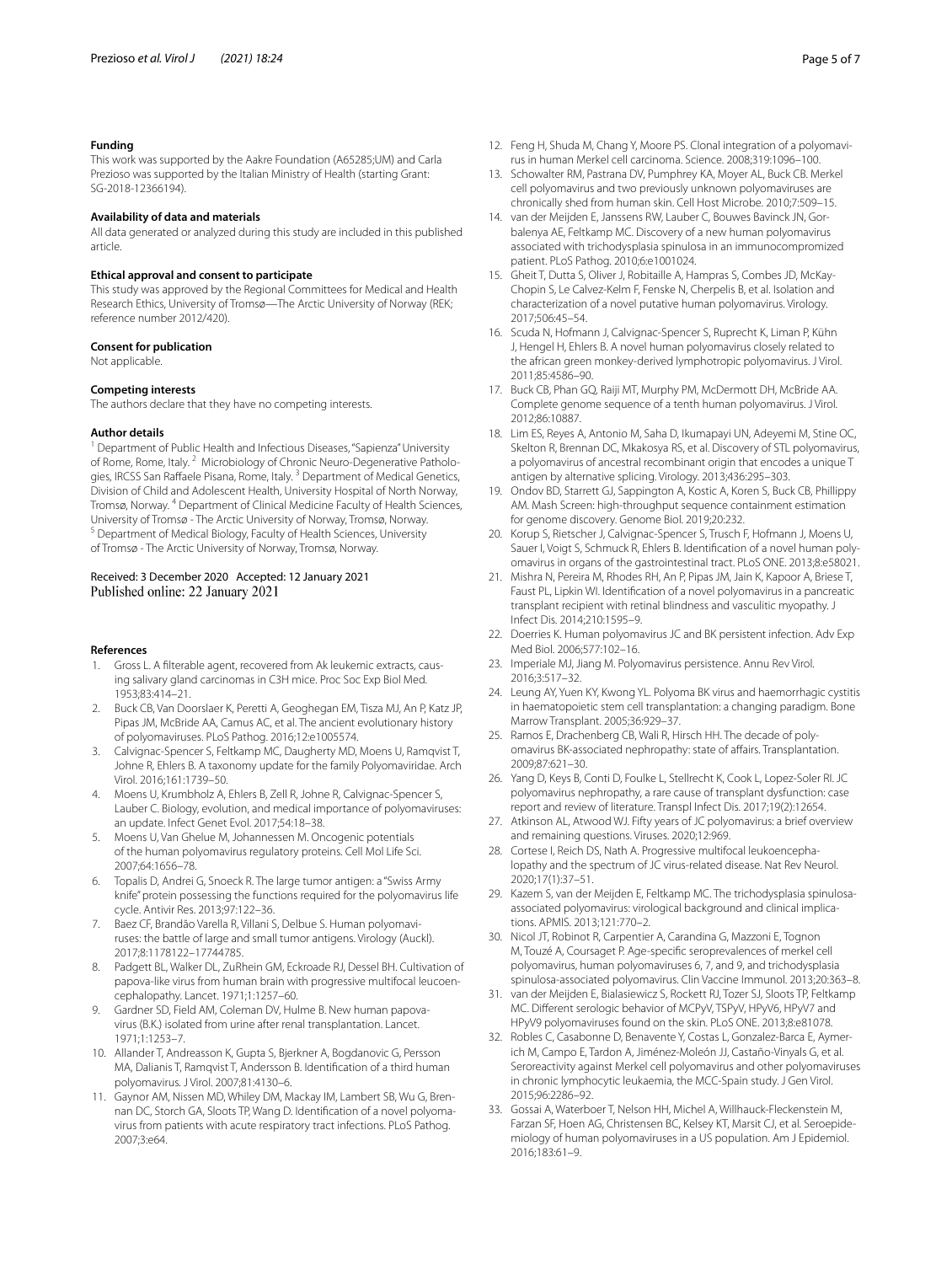- <span id="page-5-0"></span>34. Kamminga S, van der Meijden E, Feltkamp MCW, Zaaijer HL. Seroprevalence of fourteen human polyomaviruses determined in blood donors. PLoS ONE. 2018;13:e0206273.
- <span id="page-5-1"></span>35. Foulongne V, Sauvage V, Hebert C, Dereure O, Cheval J, Gouilh MA, Pariente K, Segondy M, Burguière A, Manuguerra JC, et al. Human skin microbiota: high diversity of DNA viruses identifed on the human skin by high throughput sequencing. PLoS ONE. 2012;7:e38499.
- 36. Wieland U, Silling S, Hellmich M, Potthoff A, Pfister H, Kreuter A. Human polyomaviruses 6, 7, 9, 10 and Trichodysplasia spinulosa-associated polyomavirus in HIV-infected men. J Gen Virol. 2014;95:928–32.
- 37. Wylie KM, Mihindukulasuriya KA, Zhou Y, Sodergren E, Storch GA, Weinstock GM. Metagenomic analysis of double-stranded DNA viruses in healthy adults. BMC Biol. 2014;12:71.
- <span id="page-5-11"></span>38. Hampras SS, Giuliano AR, Lin HY, Fisher KJ, Abrahamsen ME, McKay-Chopin S, Gheit T, Tommasino M, Rollison DE. Natural history of polyomaviruses in men: the HPV infection in men (HIM) study. J Infect Dis. 2015;211:1437–46.
- <span id="page-5-2"></span>39. Fava P, Merlino C, Novelli M, Ponti R, Galliano I, Montanari P, Tovo PA, Fierro MT, Bergallo M. HPyV6, HPyV7 and TSPyV DNA sequences detection in skin disease patients and healthy subjects. J Eur Acad Dermatol Venereol. 2016;30:624–7.
- <span id="page-5-3"></span>40. Franzén J, Ramqvist T, Bogdanovic G, Grün N, Mattson J, Dalianis T. Studies of human polyomaviruses, with HPyV7, BKPyV, and JCPyV present in urine of allogeneic hematopoietic stem cell transplanted patients with or without hemorrhagic cystitis. Transpl Infect Dis. 2016;18:240–6.
- <span id="page-5-4"></span>41. Siebrasse EA, Bauer I, Holtz LR, Le BM, Lassa-Claxton S, Canter C, Hmiel P, Shenoy S, Sweet S, Turmelle Y, et al. Human polyomaviruses in children undergoing transplantation, United States, 2008–2010. Emerg Infect Dis. 2012;18:1676–9.
- <span id="page-5-5"></span>42. Delbue S, Franciotta D, Giannella S, Dolci M, Signorini L, Ticozzi R, D'Alessandro S, Campisciano G, Comar M, Ferrante P, et al. Human polyomaviruses in the cerebrospinal fuid of neurological patients. Microorganisms. 2019;8:16.
- <span id="page-5-6"></span>43. Delbue S, Elia F, Signorini L, Bella R, Villani S, Marchioni E, Ferrante P, Phan TG, Delwart E. Human polyomavirus 6 DNA in the cerebrospinal fuid of an HIV-positive patient with leukoencephalopathy. J Clin Virol. 2015;68:24–7.
- <span id="page-5-7"></span>44. Fukumoto H, Sato Y, Hasegawa H, Katano H. Frequent detection of Merkel cell polyomavirus DNA in sera of HIV-1-positive patients. Virol J. 2013;10:84.
- <span id="page-5-8"></span>45. Zheng WZ, Wei TL, Ma FL, Yuan WM, Zhang Q, Zhang YX, Cui H, Zheng LS. Human polyomavirus type six in respiratory samples from hospitalized children with respiratory tract infections in Beijing, China. Virol J. 2015;12:166.
- <span id="page-5-9"></span>46. Rascovan N, Monteil Bouchard S, Grob JJ, Collet-Villette AM, Gaudy-Marqueste C, Penicaud M, Lepidi H, Raoult D, Desnues C. Human polyomavirus-6 infecting lymph nodes of a patient with an angiolymphoid hyperplasia with eosinophilia or Kimura disease. Clin Infect Dis. 2016;62:1419–21.
- <span id="page-5-10"></span>47. Aboudar S, Salmona M, De Masson A, Rivet J, Cardot-Leccia N, Mercier-Delarue S, Ram-Wolf C, Garnier G, Bouaziz JD, Lebbé C, et al. Diversity and compartmentalization of human polyomavirus 7 in a patient with dyskeratotic dermatosis. J Eur Acad Dermatol Venereol. 2020;34:e609–12.
- <span id="page-5-12"></span>48. Kolia-Diafouka P, Foulongne V, Boulle N, Ngou J, Kelly H, Sawadogo B, Delany-Moretlwe S, Mayaud P, Segondy M. Detection of four human polyomaviruses (MCPyV, HPyV6, HPyV7 and TSPyV) in cervical specimens from HIV-infected and HIV-uninfected women. Sex Transm Infect. 2016;92:492–4.
- <span id="page-5-13"></span>49. Ho J, Jedrych JJ, Feng H, Natalie AA, Grandinetti L, Mirvish E, Crespo MM, Yadav D, Fasanella KE, Proksell S, et al. Human polyomavirus 7-associated pruritic rash and viremia in transplant recipients. J Infect Dis. 2015;211:1560–5.
- 50. Nguyen KD, Lee EE, Yue Y, Stork J, Pock L, North JP, Vandergrif T, Cockerell C, Hosler GA, Pastrana DV, et al. Human polyomavirus 6 and 7 are associated with pruritic and dyskeratotic dermatoses. J Am Acad Dermatol. 2017;76:932–40.
- 51. Canavan TN, Baddley JW, Pavlidakey P, Tallaj JA, Elewski BE. Human polyomavirus-7-associated eruption successfully treated with acitretin. Am J Transplant. 2018;18:1278–84.
- 52. Smith SDB, Erdag G, Cuda JD, Rangwala S, Girardi N, Bibee K, Orens JB, Prono MD, Toptan T, Loss MJ. Treatment of human
- <span id="page-5-14"></span>53. Rosenstein RK, Pastrana DV, Starrett GJ, Sapio MR, Hill NT, Jo JH, Lee CR, Iadarola MJ, Buck CB, Kong HH et al. Host-pathogen interactions in human polyomavirus 7 (HPyV7)-associated pruritic skin eruption. J Investig Dermatol. 2020;S0022–202x(20)32145-X.
- <span id="page-5-15"></span>54. Hashida Y, Higuchi T, Nakajima S, Nakajima K, Ujihara T, Kabashima K, Sano S, Daibata M. Human polyomavirus 6 detected in cases of eosinophilic pustular folliculitis. J Infect Dis. 2020;jiaaa607.
- <span id="page-5-16"></span>55. Hashida Y, Higuchi T, Nakajima K, Ujihara T, Murakami I, Fujieda M, Sano S, Daibata M. Human polyomavirus 6 with the Asian-Japanese genotype in cases of kimura disease and angiolymphoid hyperplasia with eosinophilia. J Investig Dermatol. 2020;140:1650–3.
- <span id="page-5-17"></span>56. Zanotta N, Delbue S, Signorini L, Villani S, D'Alessandro S, Campisciano G, Colli C, De Seta F, Ferrante P, Comar M. Merkel cell polyomavirus is associated with anal infections in men who have sex with men. Microorganisms. 2019;7:54.
- <span id="page-5-18"></span>57. Schrama D, Buck CB, Houben R, Becker JC. No evidence for association of HPyV6 or HPyV7 with diferent skin cancers. J Investig Dermatol. 2012;132:239–41.
- 58. Scola N, Wieland U, Silling S, Altmeyer P, Stücker M, Kreuter A. Prevalence of human polyomaviruses in common and rare types of non-Merkel cell carcinoma skin cancer. Br J Dermatol. 2012;167:1315–20.
- 59. Imajoh M, Hashida Y, Nakajima H, Sano S, Daibata M. Prevalence and viral DNA loads of three novel human polyomaviruses in skin cancers from Japanese patients. J Dermatol. 2013;40:657–60.
- 60. Schrama D, Groesser L, Ugurel S, Hafner C, Pastrana DV, Buck CB, Cerroni L, Theiler A, Becker JC. Presence of human polyomavirus 6 in mutationspecifc BRAF inhibitor-induced epithelial proliferations. JAMA Dermatol. 2014;150:1180–6.
- 61. Frouin E, Guillot B, Larrieux M, Tempier A, Boulle N, Foulongne V, Girard C, Costes V, Solassol J. Cutaneous epithelial tumors induced by vemurafenib involve the MAPK and Pi3KCA pathways but not HPV nor HPyV viral infection. PLoS ONE. 2014;9:e110478.
- 62. Beckervordersandforth J, Pujari S, Rennspiess D, Speel EJ, Winnepenninckx V, Diaz C, Weyers W, Haugg AM, Kurz AK, Zur HA. Frequent detection of human polyomavirus 6 in keratoacanthomas. Diagn Pathol. 2016;11:58.
- 63. Bergallo M, Daprà V, Fava P, Ponti R, Calvi C, Montanari P, Novelli M, Quaglino P, Galliano I, Fierro MT. DNA from human polyomaviruses, MWPyV, HPyV6, HPyV7, HPyV9 and HPyV12 in cutaneous T-cell lymphomas. Anticancer Res. 2018;38:4111–4.
- 64. Purdie KJ, Proby CM, Rizvi H, Griffin H, Doorbar J, Sommerlad M, Feltkamp MC, der Meijden EV, Inman GJ, South AP, et al. The role of human papillomaviruses and polyomaviruses in BRAF-inhibitor induced cutaneous squamous cell carcinoma and benign squamoproliferative lesions. Front Microbiol. 2018;9:1806.
- 65. Antonsson A, Bialasiewicz S, Rockett RJ, Jacob K, Bennett IC, Sloots TP. Exploring the prevalence of ten polyomaviruses and two herpes viruses in breast cancer. PLoS ONE. 2012;7:e39842.
- 66. Du-Thanh A, Guillot B, Dereure O, Foulongne V. Detection of Merkel cell and other human polyomavirus DNA in lesional and nonlesional skin from patients with Kaposi sarcoma. Br J Dermatol. 2015;173:1063–5.
- 67. Rennspiess D, Pujari S, Keijzers M, Abdul-Hamid MA, Hochstenbag M, Dingemans AM, Kurz AK, Speel EJ, Haugg A, Pastrana DV, et al. Detection of human polyomavirus 7 in human thymic epithelial tumors. J Thorac Oncol. 2015;10:360–6.
- 68. Klufah F, Mobaraki G, Chteinberg E, Alharbi RA, Winnepenninckx V, Speel EJM, Rennspiess D, Olde Damink SW, Neumann UP, Kurz AK, et al. High prevalence of human polyomavirus 7 in cholangiocarcinomas and adjacent peritumoral hepatocytes: preliminary fndings. Microorganisms. 2020;8:1125.
- <span id="page-5-19"></span>69. Chan JF, Tee KM, Choi GK, Zhu Z, Poon RW, Ng KT, Chan KH, Hung IF, Man K, Yuen KY. First detection and complete genome sequence of a phylogenetically distinct human polyomavirus 6 highly prevalent in human bile samples. J Infect. 2017;74:50–9.
- <span id="page-5-20"></span>70. Bendiksen S, Rekvig OP, Van Ghelue M, Moens U. VP1 DNA sequences of JC and BK viruses detected in urine of systemic lupus erythematosus patients reveal no diferences from strains expressed in normal individuals. J Gen Virol. 2000;81:2625–33.